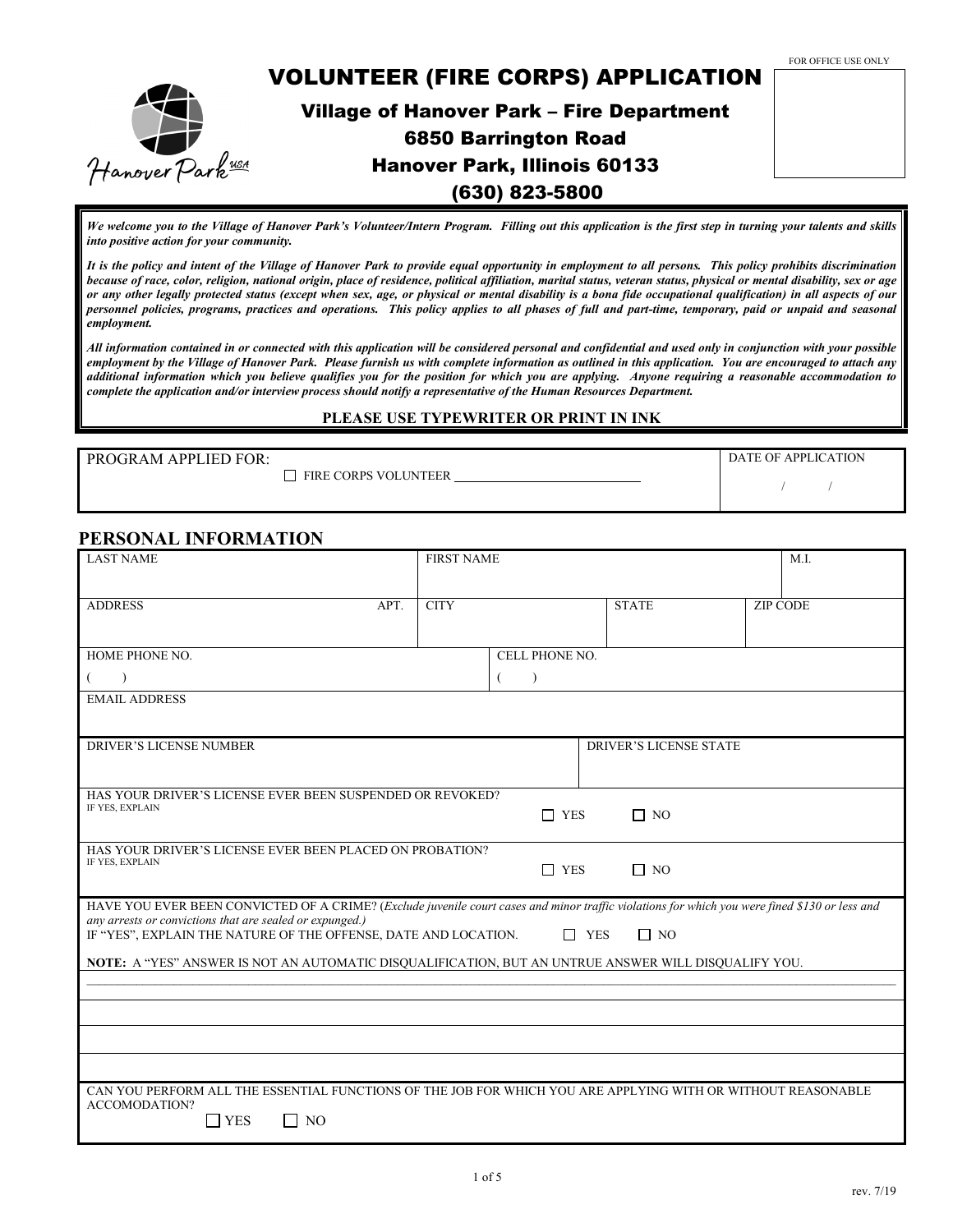**INSTRUCTIONS: List all employers, beginning with your present or most recent employment. It is important to be complete. List all work experience including military, volunteer and intern experience. Feel free to duplicate this page to list additional employers and to attach a resume to the application after completing this page.**

### **EMPLOYMENT**

| NAME OF PRESENT OR LAST EMPLOYER         | MAILING ADDRESS, CITY, STATE                    | <b>TELEPHONE</b> |                  |
|------------------------------------------|-------------------------------------------------|------------------|------------------|
| POSITION HELD                            | <b>EMPLOYMENT DATES</b>                         |                  |                  |
|                                          |                                                 |                  |                  |
| <b>DUTIES PERFORMED</b>                  |                                                 |                  |                  |
|                                          |                                                 |                  |                  |
| NAME OF NEXT PREVIOUS EMPLOYER           | MAILING ADDRESS, CITY, STATE                    | <b>ZIP CODE</b>  | <b>TELEPHONE</b> |
| POSITION HELD                            | <b>EMPLOYMENT DATES</b>                         |                  |                  |
|                                          |                                                 |                  |                  |
| <b>DUTIES PERFORMED</b>                  |                                                 |                  |                  |
|                                          |                                                 |                  |                  |
| NAME OF NEXT PREVIOUS EMPLOYER           | MAILING ADDRESS, CITY, STATE                    | <b>ZIP CODE</b>  | <b>TELEPHONE</b> |
| POSITION HELD                            | <b>EMPLOYMENT DATES</b>                         |                  |                  |
|                                          | $FROM$ ____ / ____ / ____ TO ____ / ____ / ____ |                  |                  |
| <b>DUTIES PERFORMED</b>                  |                                                 |                  |                  |
|                                          |                                                 |                  |                  |
| NAME OF NEXT PREVIOUS EMPLOYER           | MAILING ADDRESS, CITY, STATE                    | <b>ZIP CODE</b>  | <b>TELEPHONE</b> |
| POSITION HELD<br><b>EMPLOYMENT DATES</b> |                                                 |                  |                  |
|                                          | FROM _____ / ____ / _____ TO ____ / ____ / ____ |                  |                  |
| <b>DUTIES PERFORMED</b>                  |                                                 |                  |                  |
|                                          |                                                 |                  |                  |
|                                          |                                                 |                  |                  |

## **EDUCATION AND TRAINING RECORD**

| CIRCLE THE HIGHEST GRADE COMPLETED       |                                                                        | <b>GRADE SCHOOL/HIGH SCHOOL</b>               | <b>COLLEGE</b> |                  | POST-GRADUATE                                    |
|------------------------------------------|------------------------------------------------------------------------|-----------------------------------------------|----------------|------------------|--------------------------------------------------|
|                                          |                                                                        | 1 2 3 4 5 6 7 8 9 10 11 12 13 14 15 16        |                | $\mathbf{1}$     | PhD<br>2<br>MA                                   |
| NAME AND ADDRESS OF LAST SCHOOL ATTENDED |                                                                        | <b>DID YOU GRADUATE?</b>                      |                | <b>GED TEST?</b> |                                                  |
|                                          |                                                                        | $\Box$ YES $\Box$ NO                          |                |                  | $\Box$ NO<br>$\Box$ YES                          |
| NAME AND LOCATION OF SCHOOL              | <b>TOTAL NO. OF</b><br><b>CREDIT HOURS</b><br><b>QTR</b><br><b>SEM</b> | TYPE OF<br><b>TRAINING OR</b><br><b>MAJOR</b> | <b>FROM</b>    | <b>TO</b>        | <b>NAME OF CERTIFICATE</b><br>OR DEGREE RECEIVED |
|                                          |                                                                        |                                               |                |                  |                                                  |
|                                          |                                                                        |                                               |                |                  |                                                  |
|                                          |                                                                        |                                               |                |                  |                                                  |
|                                          |                                                                        |                                               |                |                  |                                                  |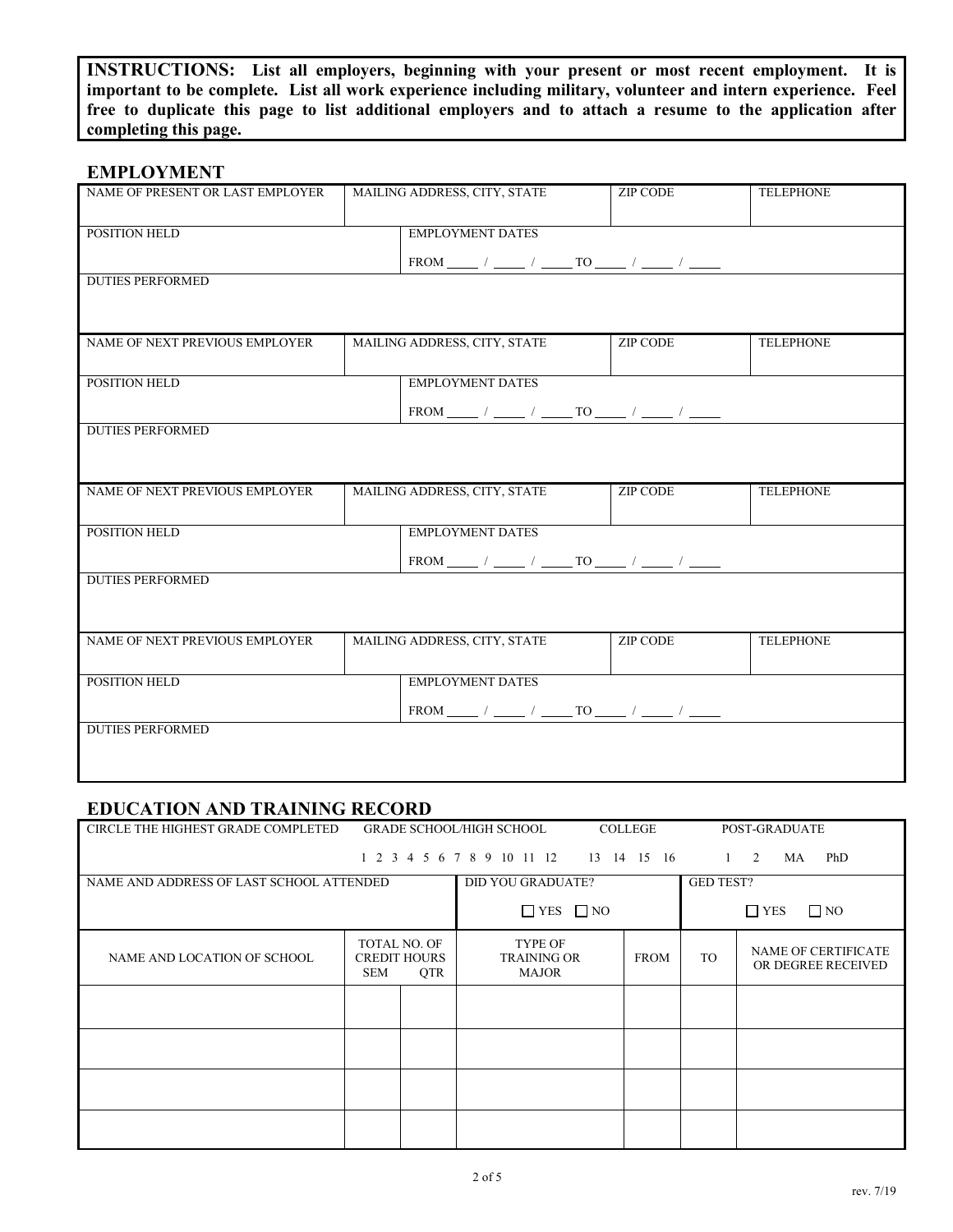| LIST ANY LICENSES (TYPE AND NO.), SEMINARS, TRAINING SESSIONS, SKILLS, WORK EXPERIENCE, ETC. THAT MAY CONTRIBUTE TO |  |
|---------------------------------------------------------------------------------------------------------------------|--|
| YOUR VOLUNTEER EFFORTS (FOR EXAMPLE: FOREIGN LANGUAGE, EMERGENCY SERVICE TRAINING, PAST VOLUNTEER EXPERIENCE,       |  |
| ETC).                                                                                                               |  |

## **PROFESSIONAL REFERENCES**

| LIST THREE REFERENCES FROM PAST OR CURRENT EMPLOYERS. THESE PEOPLE SHOULD BE FAMILIAR WITH YOUR WORK AND BE IN A |                                                                                    |                |           |                     |  |  |  |
|------------------------------------------------------------------------------------------------------------------|------------------------------------------------------------------------------------|----------------|-----------|---------------------|--|--|--|
|                                                                                                                  | SUPERVISORY OR MANAGEMENT POSITION. ONE REFERENCE SHOULD BE FROM CURRENT EMPLOYER. |                |           |                     |  |  |  |
|                                                                                                                  |                                                                                    |                |           |                     |  |  |  |
|                                                                                                                  |                                                                                    |                |           |                     |  |  |  |
|                                                                                                                  | <b>NAME</b>                                                                        | <b>ADDRESS</b> | PHONE NO. | <b>RELATIONSHIP</b> |  |  |  |
|                                                                                                                  |                                                                                    |                |           |                     |  |  |  |
|                                                                                                                  | <b>NAME</b>                                                                        | <b>ADDRESS</b> | PHONE NO. | <b>RELATIONSHIP</b> |  |  |  |
| $\Delta$ .                                                                                                       |                                                                                    |                |           |                     |  |  |  |
|                                                                                                                  |                                                                                    |                |           |                     |  |  |  |
|                                                                                                                  | <b>NAME</b>                                                                        | <b>ADDRESS</b> | PHONE NO. | <b>RELATIONSHIP</b> |  |  |  |
|                                                                                                                  |                                                                                    |                |           |                     |  |  |  |
|                                                                                                                  | LIIQQILI LAIRAIIQ                                                                  |                |           |                     |  |  |  |

#### **MISCELLANEOUS**

| ARE YOU PROFICIENT IN ANY OTHER LANGUAGES? (Please indicate degree of proficiency in speaking, reading and writing.) |            |           |  |  |
|----------------------------------------------------------------------------------------------------------------------|------------|-----------|--|--|
|                                                                                                                      |            |           |  |  |
| NAME OF LANGUAGE:                                                                                                    |            |           |  |  |
| WERE YOU EVER EXPELLED OR SUSPENDED FROM ANY SCHOOL?<br>IF YES, EXPLAIN                                              | $\Box$ YES | $\Box$ NO |  |  |
|                                                                                                                      |            |           |  |  |

## **MILITARY SERVICE** (COMPLETE **ONLY** FOR FIRE CORPS, CERT VOLUNTEERS OR FIRE OR POLICE INTERN POSITIONS)

| HAVE YOU EVER SERVED IN ANY MILTARY ORGANIZATION<br>OF THE U.S.?                                       | IF YES, GIVE DETAILS |
|--------------------------------------------------------------------------------------------------------|----------------------|
| l i Yes<br>$\overline{\phantom{a}}$ NO                                                                 |                      |
| GIVE DATE & LOCATION OF DISCHARGE (City & State)                                                       |                      |
| WHAT TYPE OF DISCHARGE DID YOU RECEIVE? (Honorable, Medical, Dishonorable, Honorable Conditions, etc.) |                      |
|                                                                                                        |                      |
| WERE YOU EVER CONVICTED AT A COURT MARTIAL?                                                            | IF YES, GIVE DETAILS |
| <b>YES</b><br>$\Box$ NO                                                                                |                      |
| ARE YOU NOW OR WERE YOU EVER A MEMBER OF ANY<br>BRANCH OF THE U.S. RESERVE FORCES?                     | IF YES, GIVE DETAILS |
| <b>YES</b><br>NO.                                                                                      |                      |
| ARE YOU NOW OR WERE YOU EVER A MEMBER OF THE<br>NATIONAL GUARD?                                        | IF YES, GIVE DETAILS |
| YES<br>$\Box$ NO                                                                                       |                      |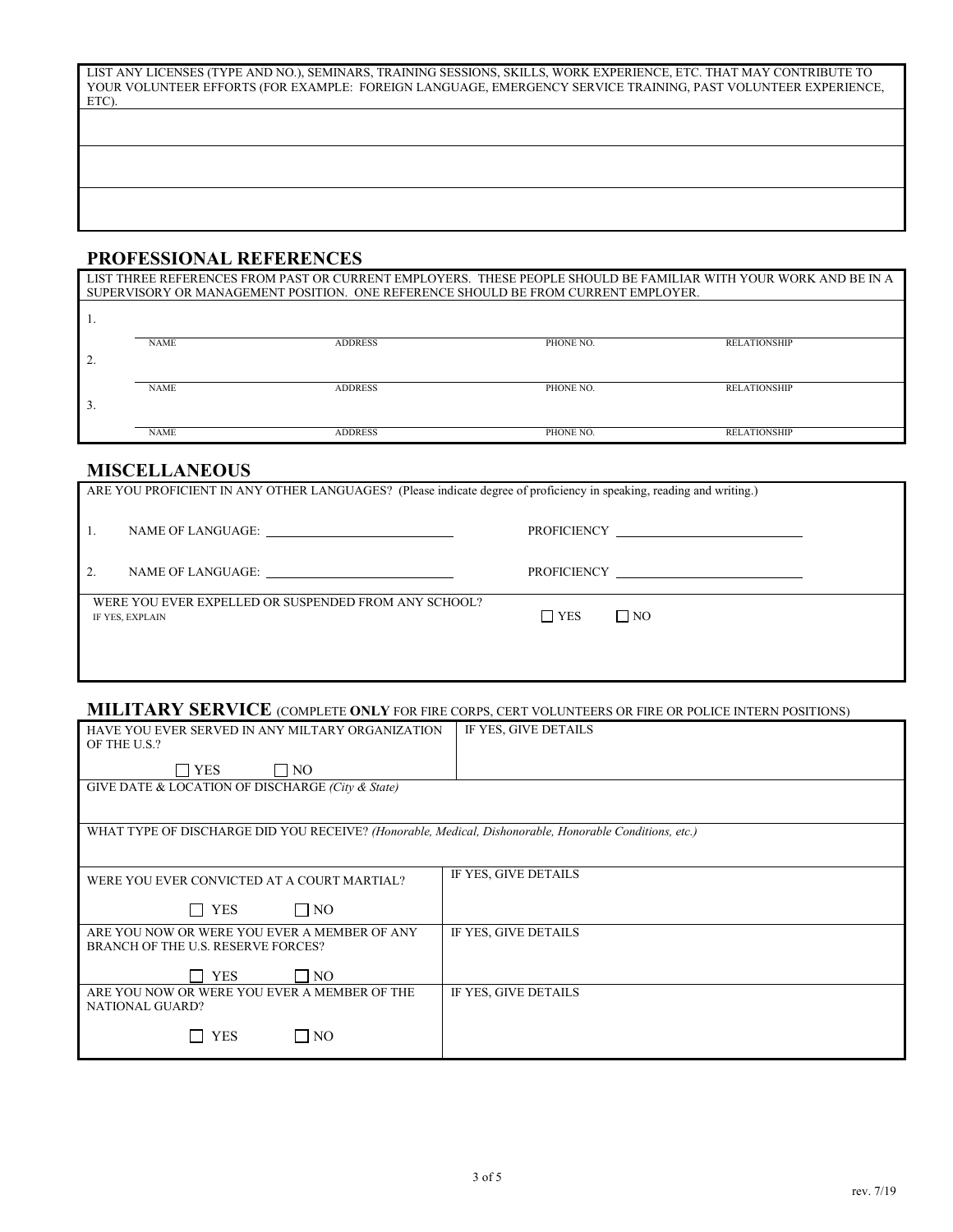#### **DRUG USE**

|    | DO YOU CURRENTLY USE, OR HAVE YOU IN THE PAST SIX (6) MONTHS, USED ANY ILLEGAL DRUG?<br>YES<br>$\Box$ NO                            |
|----|-------------------------------------------------------------------------------------------------------------------------------------|
|    | DO YOU CURRENTLY USE, OR HAVE YOU IN THE PAST SIX (6) MONTHS, USED ANY NARCOTIC OR CONTROLLED SUBSTANCE?<br>$\Box$ NO<br>$\Box$ YES |
| 3. | HAVE YOU EVER SOLD ANY NARCOTICS, CONTROLLED SUBSTANCE OR ILLEGAL DRUG?<br><b>YES</b><br>$\Box$ No                                  |
|    | IF YOU ANSWERED YES TO ANY OF THE ABOVE QUESTIONS, GIVE DETAILS BELOW.                                                              |
|    |                                                                                                                                     |
|    |                                                                                                                                     |
|    |                                                                                                                                     |

IN 100 WORDS OR LESS, DESCRIBE YOUR REASONS FOR WANTING TO BECOME A HANOVER PARK VOLUNTEER/INTERN:

READ CAREFULLY: I certify that all statements I have made on my application are true and correct and I hereby authorize the Village of Hanover Park to check the records of the various Police Departments, the Federal Bureau of Investigation, the Department of Defense, past employers and other agencies as to the accuracy of the information contained on the application for the volunteer/intern position. I understand that I am working at all times on a voluntary basis, without monetary compensation or benefits and not as a paid employee.

I agree to comply with the Personnel Rules and Regulations of the Village of Hanover Park and those of the Village Department in which I am volunteering/interning. As a Hanover Park volunteer/intern, I give the Village of Hanover Park permission to use any photographs or videos made of me during my service without obligation or compensation to me. I understand that the Village of Hanover Park reserves the right to terminate a volunteer/intern's services at any time.

I hereby certify that the information listed herein is true and agree and understand that any false statements contained herein may cause for rejection of this application or termination of volunteer/internship positions. I accept the terms of the Village's volunteer/intern program and have also signed the attached Participant Liability Waiver and Hold Harmless Agreement.

| <b>VOLUNTEER/INTERN SIGNATURE</b>                                    | <b>DATE SIGNED</b> |
|----------------------------------------------------------------------|--------------------|
| PARENT OR GUARDIAN SIGNATURE (IF VOLUNTEER IS UNDER 18 YEARS OF AGE) | <b>DATE SIGNED</b> |